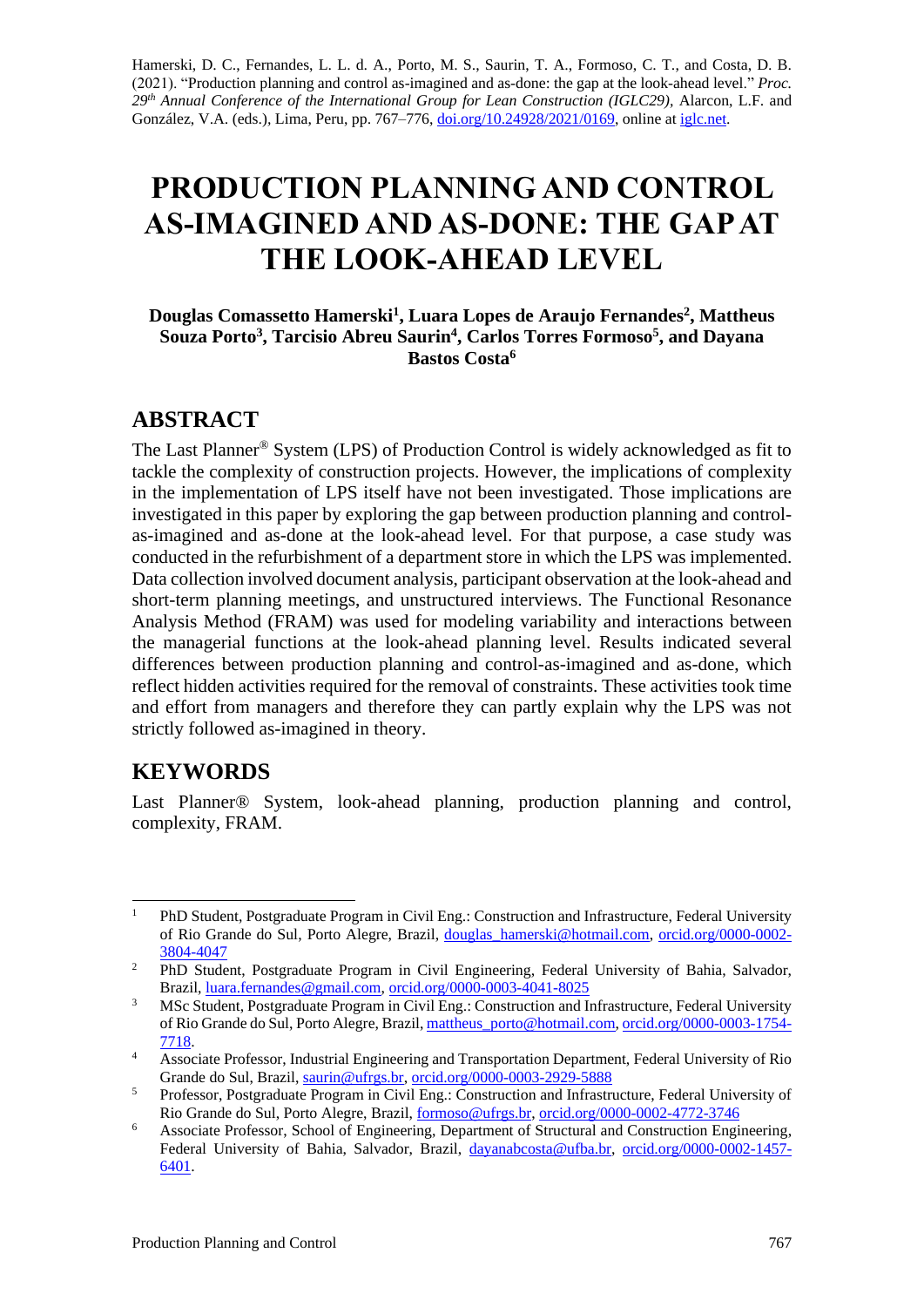### **INTRODUCTION**

Construction projects can be usually regarded as complex systems (Bertelsen 2003), as they have many interrelated components (e.g. stages, technologies, stakeholders, etc.) which also interact with their environment (Dekker et al. 2013). In turn, the Last Planner System (LPS) is a production planning and control model, which is based on Lean concepts and principles that have been adapted from repetitive manufacturing into the construction domain (Ballard and Tommelein 2012). The LPS overcomes, to some extent, the limitations of traditional project management approaches (Koskela and Howell 2002) and has been associated with successful outcomes when applied to complex construction projects (Castillo et al. 2018).

The removal of constraints is a core process for the production of reliable plans in the LPS (Hamzeh et al. 2012). It is carried out at the look-ahead planning level, which typically has a planning horizon from 4 to 12 weeks and aims at making ready work packages, i.e., free of pending constraints so as they can be assigned to production teams in the short-term planning level (Ballard, 2000). Constraints may be related to labor, space, equipment, design, safety, among other resources. In fact, the same work package can be associated with several constraints and therefore there may be a non-linear relationship between the number of work packages and the number of constraints. Furthermore, the removal of constraints is likely to be recursive as the removal of a primary constraint (e.g. equipment) may trigger the need for removing other upstream constraints (e.g. maintenance of existing equipment). As such, it is reasonable to expect that the removal of constraints is also a complex process itself, likewise other LPS activities.

In this paper, this complexity is investigated in light of the concepts of work-asimagined and work-as-done, which were proposed by Hollnagel (2012). Work-asimagined (WAI) refers to the various assumptions, explicit or implicit, that people have about how work should be done, being often prescribed in procedures or standards. By contrast, work-as-done (WAD) refers to how something is actually done, either in a specific case or routinely (Hollnagel 2015). Previous studies, both in the construction industry (Penaloza et al. 2020) and in lean manufacturing systems (Soliman and Saurin 2020), have shown that the WAI and WAD concepts are applicable to managerial processes. Patriarca et al. (2021) coined the term WAx in order to convey the pervasive nature of these concepts. Understanding the gap between WAI and WAD is important for two main reasons: (i) it usually indicates that successful outcomes do not necessarily occur because people are behaving according to WAI (Hollnagel 2015); and (ii) wide gaps suggest considerable scope for improvement (Perkins et al. 2010).

Therefore, this study aims to investigate the gap between production planning and control-as-imagined (based on the original version of the LPS) and production planning and control-as-done (based on how it is applied in practice) at the look-ahead level. This investigation sheds light on taken-for-granted assumptions underlying the LPS.

### **LITERATURE REVIEW**

#### **CONSTRUCTION PROJECTS AS COMPLEX SOCIO-TECHNICAL SYSTEMS**

Complex socio-technical systems are formed by a large number of diverse and dynamically interacting elements, such as people, materials, equipment, and procedures (Hollnagel 2012). These interactions give rise to variability and uncertainty, which are present in most construction projects (Koskela 2000).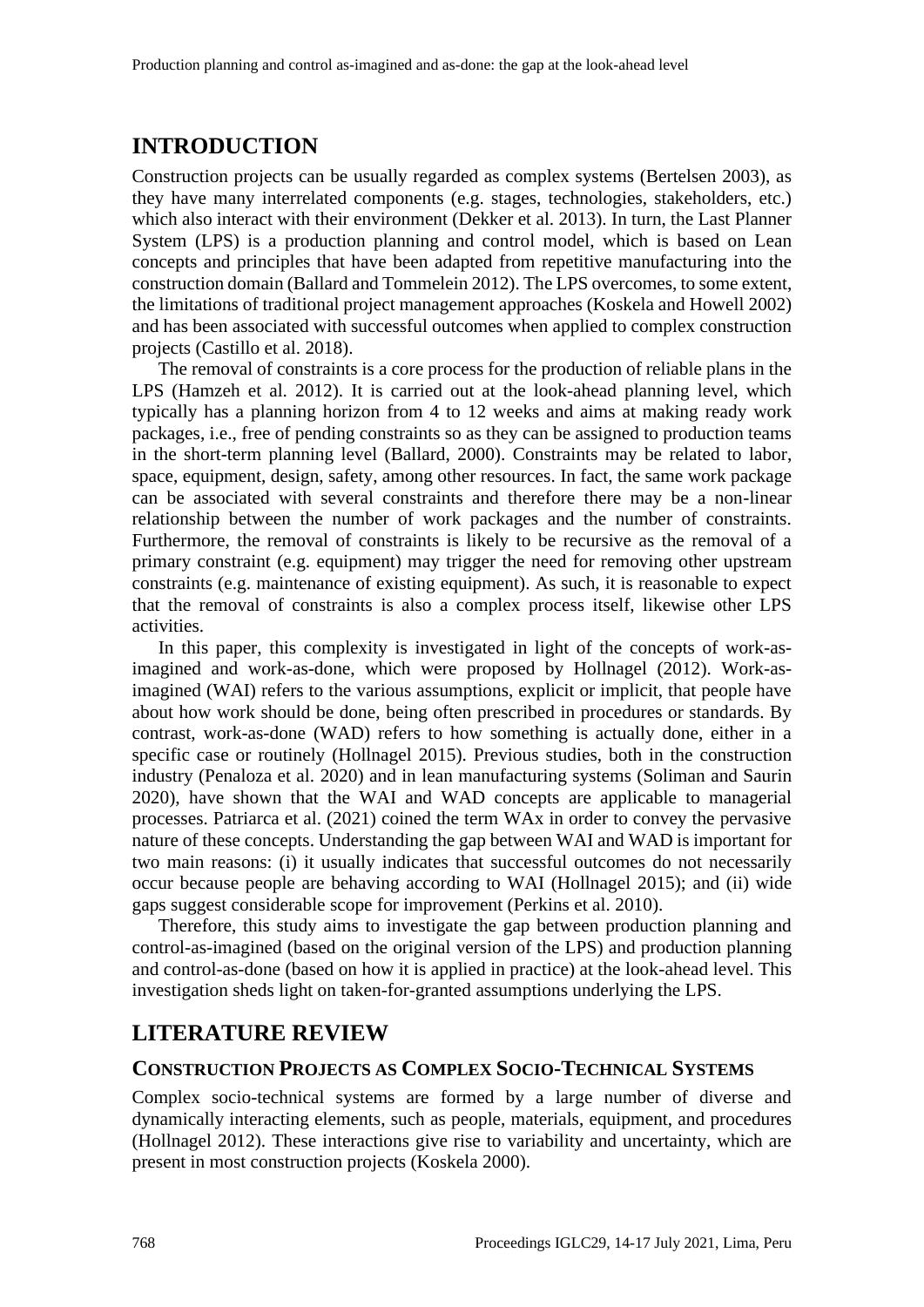In addition, some factors amplify the complexity of construction processes such as the fragmentation of the construction industry and the ever-growing demands for fast, safe, low cost, and high-quality projects (Gidado 1996). Thus, coping with complexity has been more and more part of everyday work in construction project management (Formoso et al. 2015).

Penaloza et al. (2020) pointed out some typical attributes of complexity in the construction industry, such as the gap between WAD and WAI, the influence of the external environment, and the interactions between construction stages. According to Melo and Costa (2019), the understanding of WAD in construction is often overlooked by managers; standardized operating procedures are devised for compliance purposes instead of providing useful guidance to those at the front line of construction activities.

#### **FUNCTIONAL RESONANCE ANALYSIS METHOD (FRAM)**

Hollnagel (2004) conceived FRAM as a method to model complex systems. One of the main roles of FRAM is to model how different functions in socio-technical systems relate to each other (Hollnagel 2012). FRAM is based on the following main principles (Hollnagel 2012):

- The equivalence of successes and failures: things that go well and things that go wrong have the same causes. Acceptable and unacceptable outcomes are due to the ability of organizations and individuals to adjust to expected and unexpected circumstances.
- Approximate adjustments: work is continuously adjusted to the existing conditions (resources, time, tools, information, requirements, opportunities, conflicts, interruptions). These adjustments are made by individuals, groups, and organizations at all levels, and will be approximate rather than perfect.
- Emergence: the variability of multiple functions can combine in unexpected ways, leading to nonlinear effects. Thus, both failure and normal performance are emergent, rather than a resulting phenomenon, as they cannot be attributed or explained solely based on the functioning or non-functioning of specific components.
- Functional resonance: the combined everyday variability of various functions can sometimes create a functional resonance, thereby producing unexpected results. Functional resonance is the detectable variability (e.g. accidents or wastes) that otherwise remains hidden in everyday work.

FRAM application involves five steps (Hollnagel 2012):

- 1. To define the purpose of FRAM analysis, which can be, for example, an investigation of a past event, a risk assessment of a new system, or an evaluation of design changes;
- 2. To identify and describe the functions of the system according to six aspects (input, output, preconditions, resources, time, and control);
- 3. To describe the variability of the functions, taking into account what is expected to happen (or what happened, in the case of a past event) with the output of each function in terms of time (too early, on time, too late, not at all) and precision (precise, acceptable, imprecise);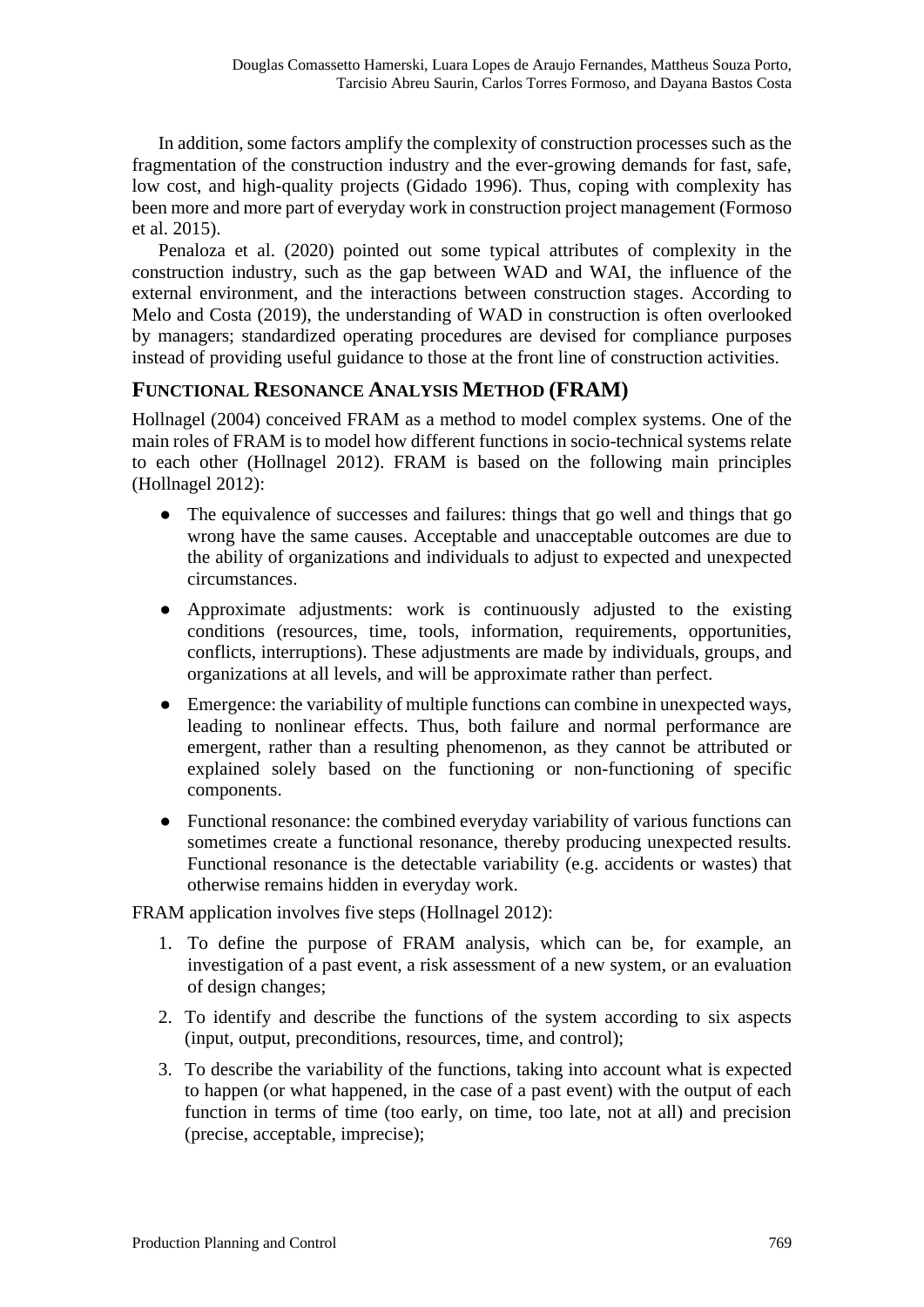- 4. To aggregate the variability of individual functions, by assessing couplings between functions – couplings occur between the output of a function and any of the other aspects of downstream functions;
- 5. To devise practical measures for improving the work system design, if necessary.

#### **RESEARCH METHOD**

Case study was the research strategy adopted in this investigation. It is an appropriate strategy as this study aims to understand a current phenomenon in its context (Branski et al. 2010).

The initial step was the selection of a relevant case study. As the main selection criterion, we sought a construction project in which there was an explicit intention of fully using the LPS. Thus, a refurbishment project for a department store in Brazil, in which the LPS was implemented by demand of the owner, was selected. An additional benefit of choosing this project was the ease of access to data sources as one of the authors was involved in the planning and control process. The unit of analysis was the managerial functions that made up the look-ahead planning level. More specifically, this study focuses on those functions during the process of removing constraints.

Next, FRAM was used to model the functions involved in the removal of constraints, considering two work packages: (i) installation of the fire pipe support system; and (ii) mezzanine assembly. At the time of data collection, the former package had been 100% complete, while the latter was delayed. The first one was selected due to the wide variety of managerial functions that were necessary to make the work package ready. The second was selected as it involved much variability, which allowed the exploration of variability propagation across the planning process. Although the content of the work packages and the corresponding variabilities were different, the managerial functions involved in the removal of constraints were similar, thus facilitating meaningful comparisons.

The FRAM models reflected production planning and control-as-done at the lookahead level, which then set a basis for comparison with production planning and controlas-imagined by the original version of the LPS (Ballard 2000; Tommelein and Ballard 1997; Ballard and Howell 1998; Ballard and Howell 2003). The original LPS version was adopted as a basis for comparison because there were no formally documented standards specifying how construction planning was expected to occur in the construction project – the contractor itself also adopted the original LPS as its imagined approach.

Three sources of evidence were used: documents, participant observations, and unstructured interviews (i.e. informal conversations). The documents analyzed were the look-ahead and short-term plans. Participant observations took place in planning and control meetings for 3 months. A total of 12 look-ahead meetings (2 hours each) and 12 short-term meetings (1 hour each) were attended by one of the researchers. Participant observations offered plenty of opportunities for unstructured interviews with some of the project staff in order to understand how managerial functions related to constraint removal were undertaken.

#### **DESCRIPTION OF THE CONSTRUCTION PROJECT AND THE EXISTING PLANNING AND CONTROL SYSTEM**

The study took place during the refurbishment of a commercial building in a shopping mall (department store focused on the sale of apparel) of approximately 1,500.00 m². The majority of the work carried out in the construction site involved finishing activities.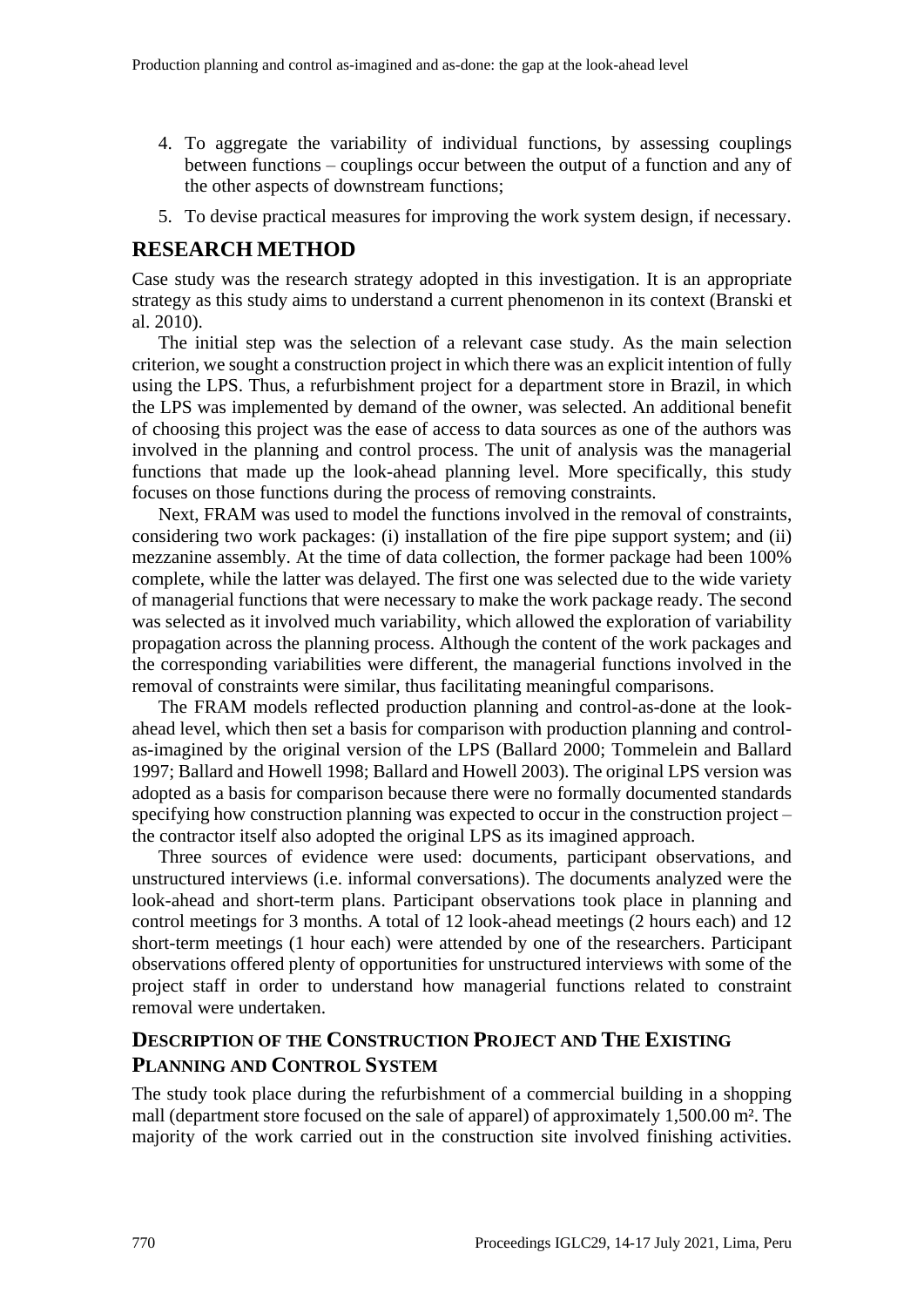These activities were carried out by 15 subcontractors during a period of 3 months. Most of those activities had a high degree of interdependency between them.

The existing planning and control system was strongly based on lean principles and concepts. However, most of the participants involved in this construction project were experiencing the implementation of those principles and concepts for the first time. A Production System Design was developed before starting the construction stage. Lookahead planning meetings occurred every two weeks and short-term planning meetings were held weekly.

## **RESULTS**

### **FRAM MODELS**

Figure 1 presents a model of the functions involved in the removal of constraints for the work package "Installation of the fire pipe support system", while Figure 2 presents a similar model for the work package "Mezzanine assembly". In both models, 19 functions to make a work package ready were identified. The sequencing of the functions is represented from the top to the bottom and from the left to the right, while the functions are represented by hexagons. The hexagons with yellow borders are related to the preparation of the construction plans, which are part of long-term, look-ahead, and shortterm planning levels. The hexagon with red borders represents the work package execution, which is the last function of the models. In the traditional FRAM representation, the name of the functions appears inside each hexagon. However, for better visualization in this paper, a coding system was adopted (Table 1).

In Figures 1 and 2, the functions are categorized according to six of the preconditions for starting a construction task proposed by Koskela (2000), which are: construction design, components and materials, workers, equipment, connecting works, and space.



#### Figure 1 – Functional model for the removal of constraints: work package "Installation of the fire pipe support system"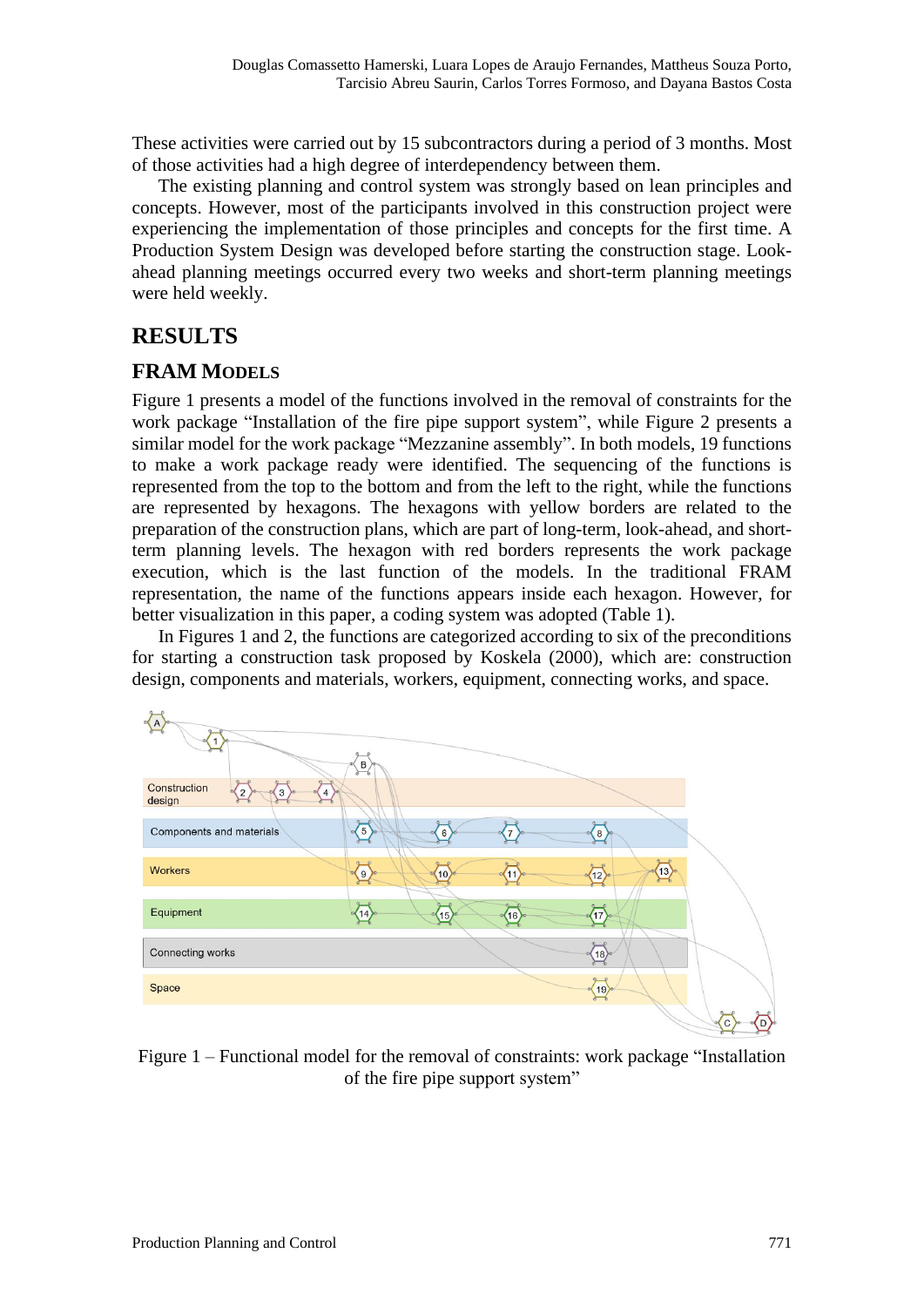#### Production planning and control as-imagined and as-done: the gap at the look-ahead level



Figure 2 – Functional model for the removal of constraints: work package "Mezzanine assembly"

|                         | <b>Function</b>                                        |                        | <b>Function</b>                                   |
|-------------------------|--------------------------------------------------------|------------------------|---------------------------------------------------|
| (А                      | Produce long-term plan                                 | $\langle \cap \rangle$ | Perform induction training                        |
| (1)                     | Produce look-ahead plan                                | ⊙∗                     | Check workers availability                        |
| ⊙                       | Check construction design<br>availability              | $\sqrt{13}$            | Conduct a price quote for equipment<br>rental     |
|                         | Study construction design                              | $\sqrt[3]{14}$         | Rent equipment and schedule the delivery          |
| $\langle 4 \rangle$     | Check the quantity of materials                        | $\langle 15 \rangle$   | Check the delivery of equipment                   |
| $\sqrt{B}$              | Check financial resources<br>availability              | $\langle 16 \rangle$   | Check logistics for equipment<br>transportation   |
| ⊙                       | Conduct a price quote for materials                    | $\sqrt{17}$            | Check the conclusion of previous work<br>packages |
| $\bigcirc$              | Purchase materials and schedule<br>the delivery        | $\langle 18 \rangle$   | Check space availability                          |
| $\binom{7}{ }$          | Check the delivery of materials                        | $\sqrt{19}$            | Make commitment                                   |
| $\langle 8 \rangle$     | Check logistics for materials'<br>transportation       | $\langle \bigcirc$     | Produce short-term plan                           |
| $\langle \cdot \rangle$ | Perform job interviews to compose<br>the work team     | $\odot$                | Installation of the fire pipe support system      |
| ⋒                       | Hire workers and schedule the start<br>of work on site | $\langle \ \rangle$    | Mezzanine assembly                                |

| Table 1 – Names of the functions presented in Figures 1 and 2 |  |
|---------------------------------------------------------------|--|
|---------------------------------------------------------------|--|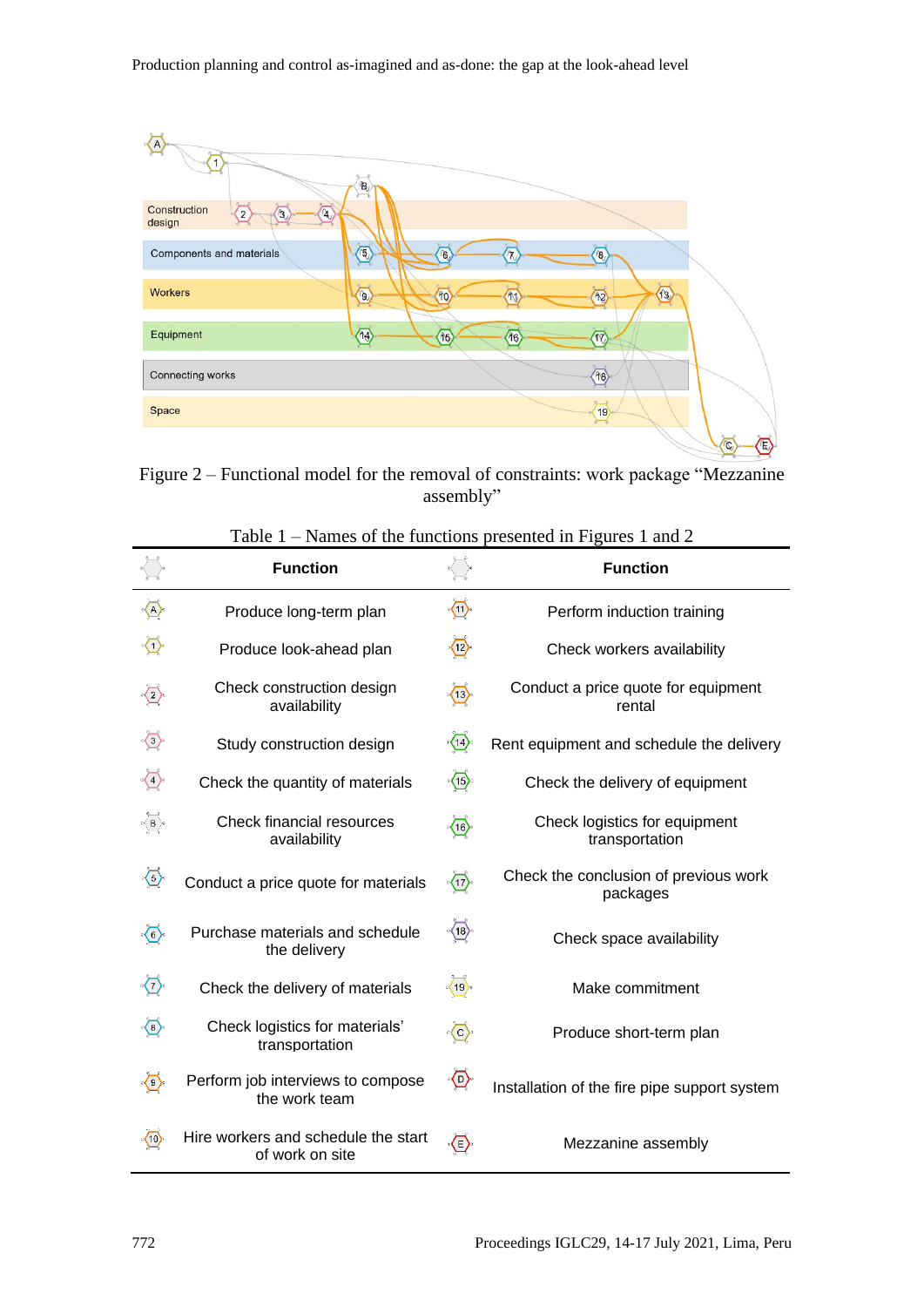The functions are coupled to each other through their outputs  $(O)$  – they are connected to one or more of the other five aspects of the downstream functions, namely Input (I), Time (T), Precondition (P), Resource (R) or Control (C). In the studied models, the outputs of the initial function "Produce the long term-plan" are "Long-term meeting held", "Cash flow generation", and "The long-term plan". As presented in Figures 1 and 2, these outputs connect to the input and the precondition of the function "Produce the look-ahead plan", and the input of the function "Check financial resources availability".

The waves inside several functions indicate the existence of output variability and the yellow lines denote the propagation path (Figure 2). It is worth noting that, for the model in Figure 2, the work package was not completed due to a compatibility problem in the construction design. The problem started with variability in the output of the function "Study construction design" and propagated throughout almost all downstream functions, resulting in the non-completion of the work package. As the design incompatibility was not identified at its source, some managerial functions had to be performed twice to make the work package ready for the next short-term planning cycle (e.g. check workers availability, check the conclusion of previous work packages, and check space availability).

#### **DISCUSSION**

The results of this study pointed out that the production planning and control as-done was substantially different from the production planning and control as-imagined (Table 2).

| <b>Production planning and</b><br>control-as-imagined                                   | Production planning and control-as-done                                                                                                               |
|-----------------------------------------------------------------------------------------|-------------------------------------------------------------------------------------------------------------------------------------------------------|
| The precondition categories for<br>a construction task are<br>independent on each other | The preconditions categories for a construction<br>task depend on each other                                                                          |
| The process of removing the<br>constraints is simple                                    | The process of removing the constraints is<br>complex                                                                                                 |
| There is a formal workable<br>backlog                                                   | There is not a formal workable backlog                                                                                                                |
| Constraints are identified by<br>looking for upcoming work<br>packages                  | Constraints are identified by looking for upcoming<br>groups of work packages                                                                         |
| All constraints are formally<br>identified and removed                                  | Some constraints are informally identified and<br>removed - i.e., these constraints are not<br>anticipated and documented in the planning<br>meetings |
| All constraints are removed<br>before starting the work<br>package                      | Some constraints are removed while the<br>execution of the work-package is in-progress                                                                |

Table 2 - Production planning and control-as-imagined x Production planning and control-as-done

In the original version of the LPS, the precondition categories for a construction task are typically approached independently. However, this study indicates they are highly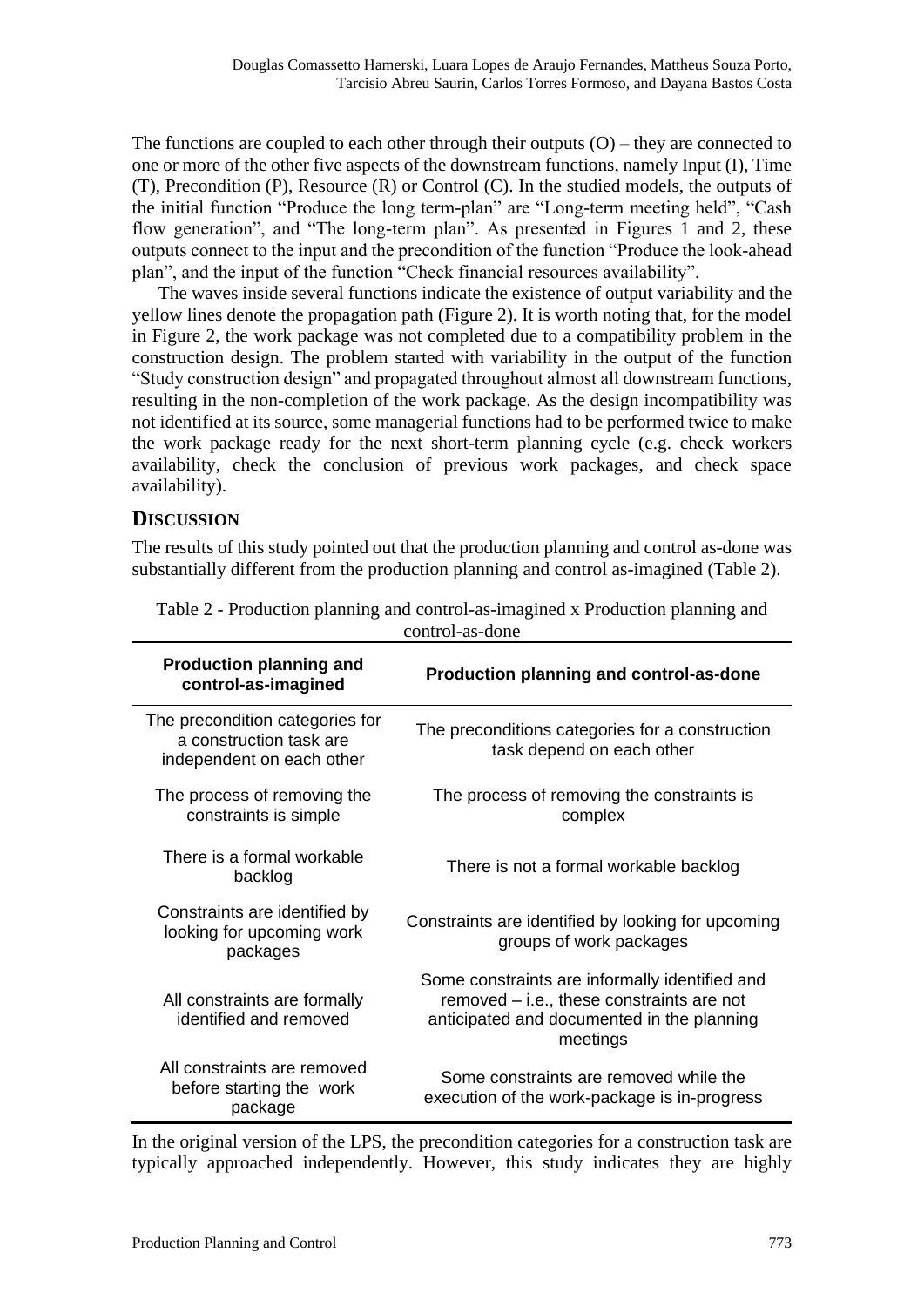interdependent, which facilitates variability propagation. The failure to remove one constraint can affect the removal of other constraints for the same work package as occurred in work package B.

Furthermore, in the LPS as-imagined, the processes for removing constraints are not discussed in depth, which suggests that they are tacitly considered as simple. In this study, the large number of functions required to remove constraints (19 for a single work package), combined with the interdependencies and variabilities, suggests that this process is complex. In turn, in the LPS as prescribed by Ballard and Howell (1998), there must be a formal workable backlog, while in the case study, there was not. A workable backlog consists of a set of work packages that have their constraints removed (Ballard, 2000). The lack of that backlog made room for problems such as the scheduling of work packages that still had constraints. On the other hand, if the said workable backlog was in place the number of functions for the removal of constraints would be even larger, demanding even more planning effort from managers. This may partly explain why the workable backlog was not planned.

Another example of the gap between as-imagined and as-done refers to the short-term planning meetings, in which professionals quickly scanned the list of constraints in the look-ahead tool and identified those groups of activities that had no pending constraints – this is in contrast to the as-imagined approach of analyzing constraints for each individual work package. Furthermore, some of the work packages scheduled at the shortterm meetings had no parallel with those discussed during look-ahead planning meetings – this means that the removal of their associated constraints, if occurred, was mostly informal.

However, identifying constraints by looking at groups of activities has two implications. The first one is that some specific constraints for a specific work package can be overlooked. For example, if in a group of activities called "doors", there is a door with a different specification (e.g. a door with a special lock), this can be neglected during the material purchasing managerial function. The other implication is that the total number of constraints may appear to be lower than it is, concealing the time and effort required for their removal. On the other hand, the practice of identifying constraints by looking at groups of activities saves effort as some constraints are associated with more than one work package. Consequently, removing these constraints could result in more than one made-ready work packages. For example, a single managerial function can be performed to provide equipment for several work packages, e.g. a scissor lift can be used for various activities related to the installation of electrical, air conditioning, and fire protection systems.

In addition, there is a difference related to the timing at which the constraints are removed. Different from the original version of the LPS, in which all constraints are removed before the execution of the work package (supporting the creation of a formal workable backlog and related activities), in this study, some constraints were removed while the work package was in-progress.

### **CONCLUSIONS**

This paper discusses the results of a case study aimed at analyzing the gap between the production planning and control-as-imagined and the production planning and controlas-done. In this investigation, the FRAM was used to model the production planning and control-as-done and to analyze the variability propagation throughout the look-ahead managerial functions. The results suggest differences between what is prescribed by the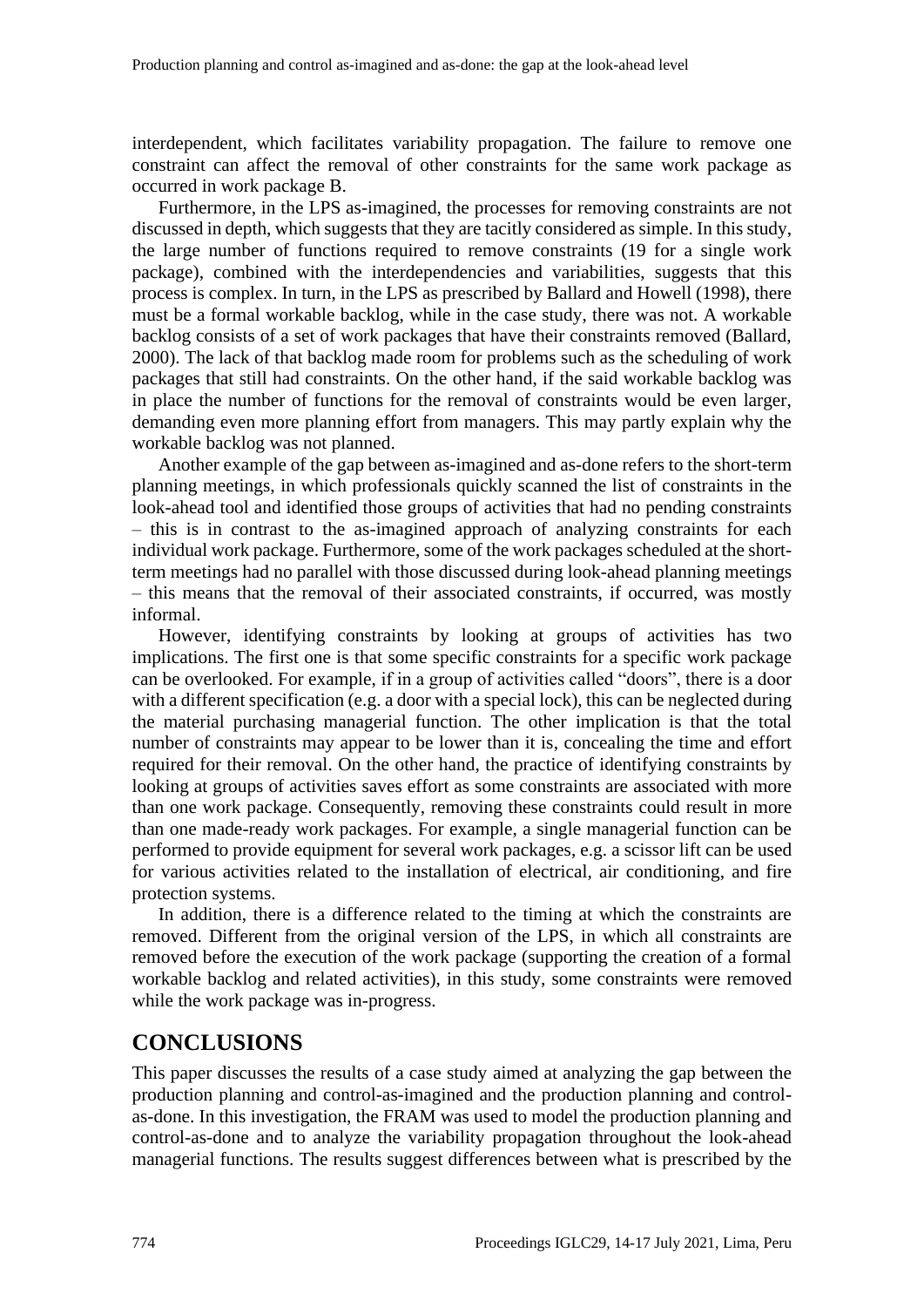original version of the LPS and how it was applied in practice in the case study, focusing specifically on the look-ahead level. One of the limitations of this study is the fact that it is based on a single case study. Therefore, the results cannot be generalized. Further studies are required to understand if the gaps identified in this study are recurrent on other construction projects and if they reflect fundamental limitations and under specification in the theory of LPS.

### **REFERENCES**

- Ballard, G. (2000). "The last planner system of production control." *PhD Diss*., Faculty of Engineering., University of Birminghan., Birmingham, United Kingdom.
- Ballard, G., and Howell, G. A. (1998). "Shielding production: essential step in production control." *Journal of Construction Engineering and Management*., 124(1) 11-17.
- Ballard, G., and Howell, G. A. (2003). "An update on last planner." In: Proc. 11th Ann. Conf. of the Int´l. Group for Lean Construction, Blacksburg, United States.
- Ballard, G., and Tommelein, I. D. (2012). "Lean management methods for complex projects." *Engineering Project Organization Journal*., 2(1-2) 85-96.
- Bertelsen, S. (2003). "Construction as a Complex System." In: Proc. 11th Ann. Conf. of the Int´l. Group for Lean Construction, Blacksburg, United States.
- Branski, R., Aurellano, R., and Lima Junior, O. (2010). Metodologia de estudo de caso aplicada à logística. In: Congresso de Pesquisa e Ensino em Transportes, 24., 2010, Salvador. Anais... Salvador, 2010.
- Castillo, T., Alarcón, L. F., and Salvatierra, J. L. (2018). "Effects of last planner system practices on social networks and the performance of construction projects." *Journal of Construction Engineering and Management*., 144(3).
- Dekker, S., Bergström, J., Amer-Wåhlin, I., and Cilliers P. (2013). "Complicated, complex, and compliant: best practice in obstetrics." *Cognition, Technology and Work*., 15(2) 189–195.
- Formoso, C.T., Bølviken, T., Rooke, J., and Koskela, L. (2015). "A Conceptual Framework for the Prescriptive Causal Analysis of Construction Waste." In: Proc. 23th Ann. Conf. of the Int´l. Group for Lean Construction, Perth, Australia.
- Hamzeh, F., Ballard, G., and Tommelein, I. D. (2012). "Rethinking Lookahead Planning to Optimize Construction Workflow". *Lean Construction Journal.*, 15-34.
- Hollnagel, E. (2004). "Barriers and Accident Prevention". Ashgate Publishing., Aldershot, United Kingdom.
- Hollnagel, E. (2012). "FRAM, the functional resonance analysis method: modelling complex socio-technical systems. Ashgate.
- Hollnagel, E. (2015). "Why is work-as-imagined different from work-as-done?" In: Resilient Health Care: The resilience of everyday clinical work. Ashgate, 249-264.
- Hopp, W. J., and Spearman, M. L. (2000). "Factory physics." McGraw-Hill., New York.
- Koskela, L. (2000). "An exploration towards a production theory and its application construction." *PhD Diss.*, University of Technology., Espoo, Finland.
- Koskela, L., and Howell, G. A. (2002). "The underlying theory of project management is obsolete." In: Proc. Of the PMI research conference., Seattle, Washington, United States.